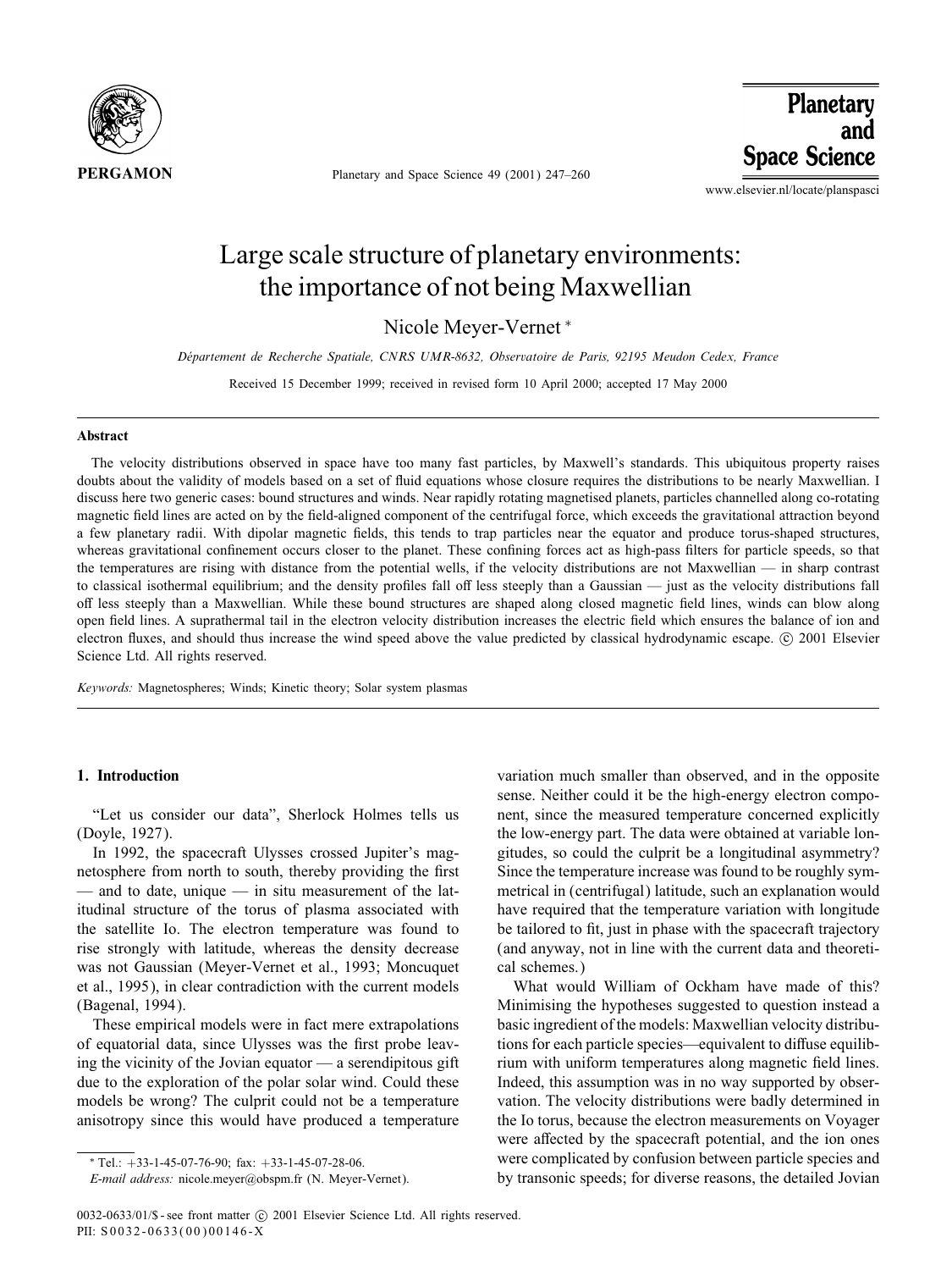exploration by the sophisticated Galileo spacecraft does not seem to have clarified the picture. Be that as it may, the data suggested non-Maxwellian distributions — as is generally observed in space plasmas, and as could be expected with so many non-equilibrium processes at work and so few collisions. Thus there was no reason — except of convenience to assume Maxwell distributions.

"Once your point of view has changed", Sherlock Holmes continues, "the very thing which was so damning becomes a clue to the truth". Indeed, a non-Maxwellian velocity distribution is just what is needed to produce a temperature increase along field lines and a non-Gaussian density pro6le in a bound and collisionless environment, as Scudder (1992) showed in a quite different context. This is because the attractive force filters the particles by letting only the fast ones escape, thereby making the temperature rise outwards; this does not happen with a Maxwell distribution because in that case the 6ltration just multiplies the distribution by the Boltzmann factor, so that all particles are 6ltered similarly.

Indeed, simply discarding the Maxwellian hypothesis by taking into account a suprathermal electron tail compatible with the data enabled one to explain the Ulysses observations (Meyer-Vernet et al., 1995). And this novel point of view shortly turned out to remove a number of apparent inconsistencies in the Voyager and ground-based data (Moncuquet, 1997; Thomas and Lichtenberg, 1997).

These effects are clearly outside the scope of the classic fluid scheme, but they have important consequences on the large-scale structure of bound environments — in contrast to the widespread idea that kinetic effects play a role only at small scales. We will see that the consequences on winds are more subtle, albeit no less important. I discuss below the basic underlying physics for the generic cases of bound structures and of winds; at the risk of gross oversimplifications, I will keep things relatively simple in order to avoid the fundamental ideas being lost in the wealth of details and mathematics.

## 2. Suprathermal tails

As mentioned above, the velocity distributions observed in space are not in equilibrium: they are nearly Maxwellian at low energies, but they have an excess of fast particles which generally decreases as a power law (Fig. 1). This ubiquity of suprathermal tails has prompted a number of investigations along many fronts (see Scudder and Olbert, 1979; Collier, 1993; Treumann, 1999), but to date, nobody has come up with a full generic explanation. Be that as it may, such distributions are not surprising given the nature of particle "collisions" in plasmas, which do not occur as billiard balls, but rather via the Coulomb force; for two particles to interact significantly, they must come closer than the distance r at which the Coulomb potential ( $\alpha$ 1/r) equals the kinetic energy, so that their cross-section varies as the



Fig. 1. Examples of velocity distributions observed in space, and comparison with Maxwellian and Kappa functions. Top: Electron distribution observed in the solar wind on Ulysses (adapted from Maksimovic et al., 1997a). Middle: Electron distribution observed in the Earth's plasma sheet (Christon et al., 1988) (adapted from Pierrard, 1997). Bottom: Ion distribution observed in Saturn's magnetosphere with the LECP instrument on Voyager 1 (adapted from Maurice, 1994).

inverse square of the energy (Spitzer, 1962). Thus a particle moving, say, three times faster than average has a free path greater by two orders of magnitude. Therefore, even though low-energy particles are often collisional, faster ones are generally not so; they are thus easily driven out of equilibrium and escape to large distances (Scudder and Olbert, 1979; Shoub, 1983).

How to model such distributions? In the menagerie of mathematical functions, the generalised Lorentzian

$$
f(v) \propto \left[1 + \frac{v^2}{\kappa w^2}\right]^{-(\kappa+1)}
$$
 (1)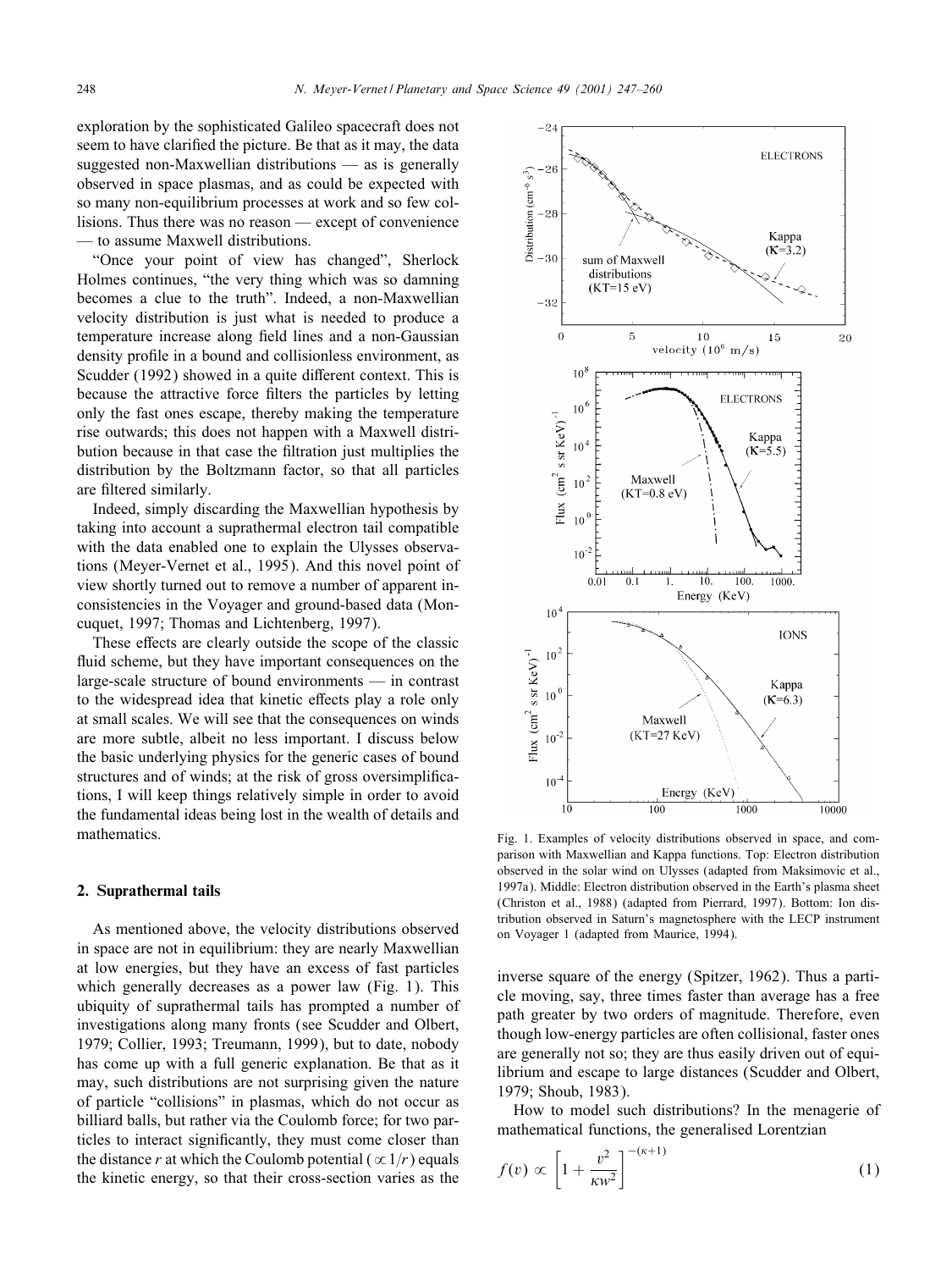

Fig. 2. Top: Kappa velocity distribution (Eq. (1) with  $\kappa$  = 3), compared to a Maxwellian and to a power law. Bottom: A series of Kappa distributions with different values of  $\kappa$ . All distributions are rather similar at speeds below the most probable speed  $w$ , but the smaller the value of Kappa, the more fast particles, and therefore the greater the kinetic temperature. The distributions are normalised so that they have the same number density (and the same most probable speed); the excess of suprathermal particles is compensated by a deficit in low-energy ones.

seems to do nicely. At speeds  $v \leq w$ , this so-called "Kappa" distribution is close to a Maxwellian ( $\propto e^{-v^2/w^2}$ ) of temperature  $T_{\infty} = mw^2/2k_B$  for particles of mass m, and it has a suprathermal power-law tail, in agreement with observation (Vasyliunas, 1968) (Fig. 2, top). The larger the value of  $\kappa$ , the lesser suprathermal particles, so that the distribution ultimately approaches the above Maxwellian as  $\kappa \to \infty$ ; it thus has the agreeable property of including the Maxwell distribution as a limiting case. The most probable speed is w whatever the value of  $\kappa$ ; but the kinetic temperature, given by  $m\langle v^2 \rangle/3k_B$  (where the angular brackets denote a mean over the distribution) is  $T_{\infty} \times \kappa/(\kappa - 3/2)$ , and thus increases as  $\kappa$  decreases — due to the increasing size of the tail (Fig. 2, bottom). Hence,  $\kappa$  is constrained by the inequality  $\kappa > 3/2$ for the temperature to remain finite; in practice, it generally lies in the range 2– 6. It may be noted that this function must



Fig. 3. Top: The classical fluid models require the particles to keep some spatial local ordering, and they assume nearly Maxwellian velocity distributions. Bottom: Space plasmas contain an excess of fast particles which do not interact locally since they are virtually collisionless; thus they may not behave as bona fide fluids (based on drawings from F. Meyer.)

be handled with care because it has only a limited number of 6nite moments. Although it is not the panacea, this function is one of the most suitable tools available for modelling velocity distributions observed in space.

Let us now consider this other pillar of large-scale modelling: the fluid approach.

## 3. Fluid or kinetic?

Why should the conventional fluid models be often inadequate in space plasmas for describing large-scale structures? After all, these structures contain so many particles that they should follow the average.

The fundamental reason can be understood intuitively in two ways. Firstly, the fluid models require the particles to be localised in space, so as to behave as a whole (Fig. 3, top). Indeed, if the medium is to be described by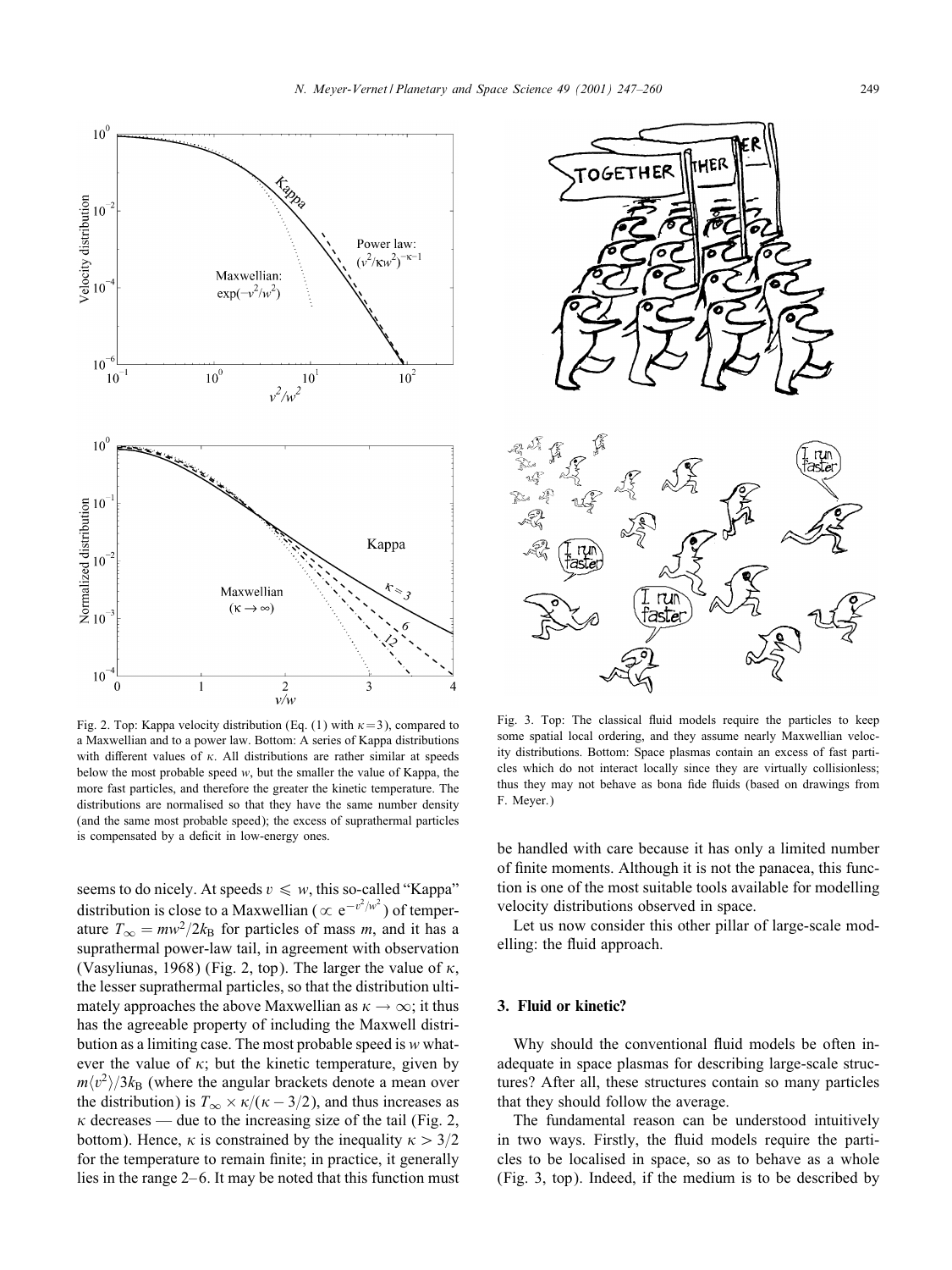differential equations, the rates of change must depend only on the local variables. Intuitively, this localisation requires the particles to travel less than a scale height before coming into equilibrium. But in most space plasmas, which contain an excess of virtually collisionless fast particles, the localisation processes are insufficient; it is often argued that the particle gyration in the magnetic field comes to the rescue for ensuring a fluid behaviour, but this does not act in the direction parallel to the field lines. Hence the medium might not behave as a bona fide fluid (Fig. 3, bottom). The other way is to note that *if* a fluid element is to be completely defined by its number of particles, velocity and energy, then the particle velocities should be distributed randomly around the average, that is, the velocity distribution should be Maxwellian; any other distribution would mean that more information is available (see Fort et al., 1999). As we have seen, space plasmas generally have non-Maxwellian distributions, so that a few macroscopic parameters may not carry enough information to describe them adequately.

It is not easy to put these intuitive feelings on a firmer basis, because the path leading from the kinetic plasma description to the small set of equations used in fluid models is tortuous and full of mines (see Montgomery and Tidman, 1964). It is fair to say that the problem is far from being solved, except in a few cases which rarely occur in space.

In the precise — albeit obtained itself from approxima $tion$  — kinetic Boltzmann's scheme, the plasma is defined by the particle velocity distributions as functions of space and time. The passage to a fluid description  $-$  where the medium is more loosely defined by a few macroscopic parameters — involves truncating (at which level?) and closing (how?) an infinite set of coupled equations relating an infinite number of velocity moments. The simplest procedure uses only conservation of mass and momentum; since these two equations involve three parameters (density, velocity and pressure), the system is closed by assuming a relation between pressure and density; for example, if the changes are sufficiently slow to secure a uniform temperature bath, the pressure is proportional to the density; if, on the contrary, the changes are too fast to allow any heat exchange, the pressure is proportional to the density to the power  $5/3$  — the adiabatic relation for particles having three degrees of freedom. Both approximations require the velocity distributions to be sufficiently close to Maxwellian ones. A different approximation is sometimes used when the magnetic field is strong and collisions are rare, so that the medium is gyrotropic with different pressures in the directions parallel and perpendicular to the magnetic field: *if* heat transport is negligible, the adiabatic relation can then be generalised. In general, however, neither of these simple extremes holds, and heat transport must be taken into account explicitly.

Just as suggested by our intuitive feeling, the standard procedure for passing to such a fluid description involves an expansion into the ratio of the *mean* free path for scattering to the scale at which parameters vary — the so-called

"Knudsen number" (see Hinton, 1983 and references therein) (as mentioned above, the scale length to be compared to the free path may be the one in the direction parallel to the magnetic field). In ordinary gases, this expansion only requires that the Knudsen number be smaller than unity. But in plasmas, the criterion is more stringent and the Knudsen number must be *much* smaller than unity — which rarely holds in practice (see Scudder, 1992 and references therein). Why is this so? The fundamental reason is once more the steep increase of the free path with speed: even when the free path is small for "thermal" particles, it is not so for faster ones, thereby precluding uniform convergence of the expansion, as has been recognised in earnest some time ago (see Scudder and Olbert, 1979; Scudder and Olbert, 1983; Shoub, 1983).

It is not surprising that the fluid approximations become questionable when the velocity distributions have suprathermal tails. Indeed, the heat flux  $-$  the third velocity moment — depends mainly on the fast particles: the faster the particles, the more efficiently they conduct heat; this is still truer for the higher-order moments which are disposed of in the fluid truncation and closure schemes: the higher the order of the moment, the larger the relative contribution of the fast particles, so that higher-order fluid theories may not be better.

We conclude from all this that the usual fluid models should be taken with a large pinch of salt: with few collisions and non-Maxwellian distributions, the classical schemes may be inadequate; in essence, they imply a local relationship, whereas the fast particles, which are virtually collisionless, make the problem non-local. Let us now examine some generic consequences on planetary environments.

## 4. Trapping agents

Close to planets, which are generally rotating and magnetised, several effects conspire to confine the plasma. Particles are of course subjected to the planet's gravitational field, but they are also channelled by the magnetic field; in the region co-rotating with the planet, they are thus pulled towards the equator by the component of the centrifugal force acting along the 6eld. One expects this force to be larger than the magnetic mirror force by about the ratio of the particle co-rotation energy (500 eV for oxygen at Io's orbit) to its thermal energy (see Cummings et al., 1980). Just as pearls threaded along a rotating wire (Fig. 4), particles moving along a field line tend to accumulate near the point where the B-aligned centrifugal component vanishes; this defines the so-called "centrifugal equator" (which is shifted off the magnetic equator when the planet's magnetic and spin axes do not coincide) (Gledhill, 1967).

Consider a very elementary model which contains the basic physics: a planet of mass  $M$  rotating with angular velocity  $\Omega$ , and having a dipolar magnetic field whose axis is aligned with the spin axis. Consider now a particle of mass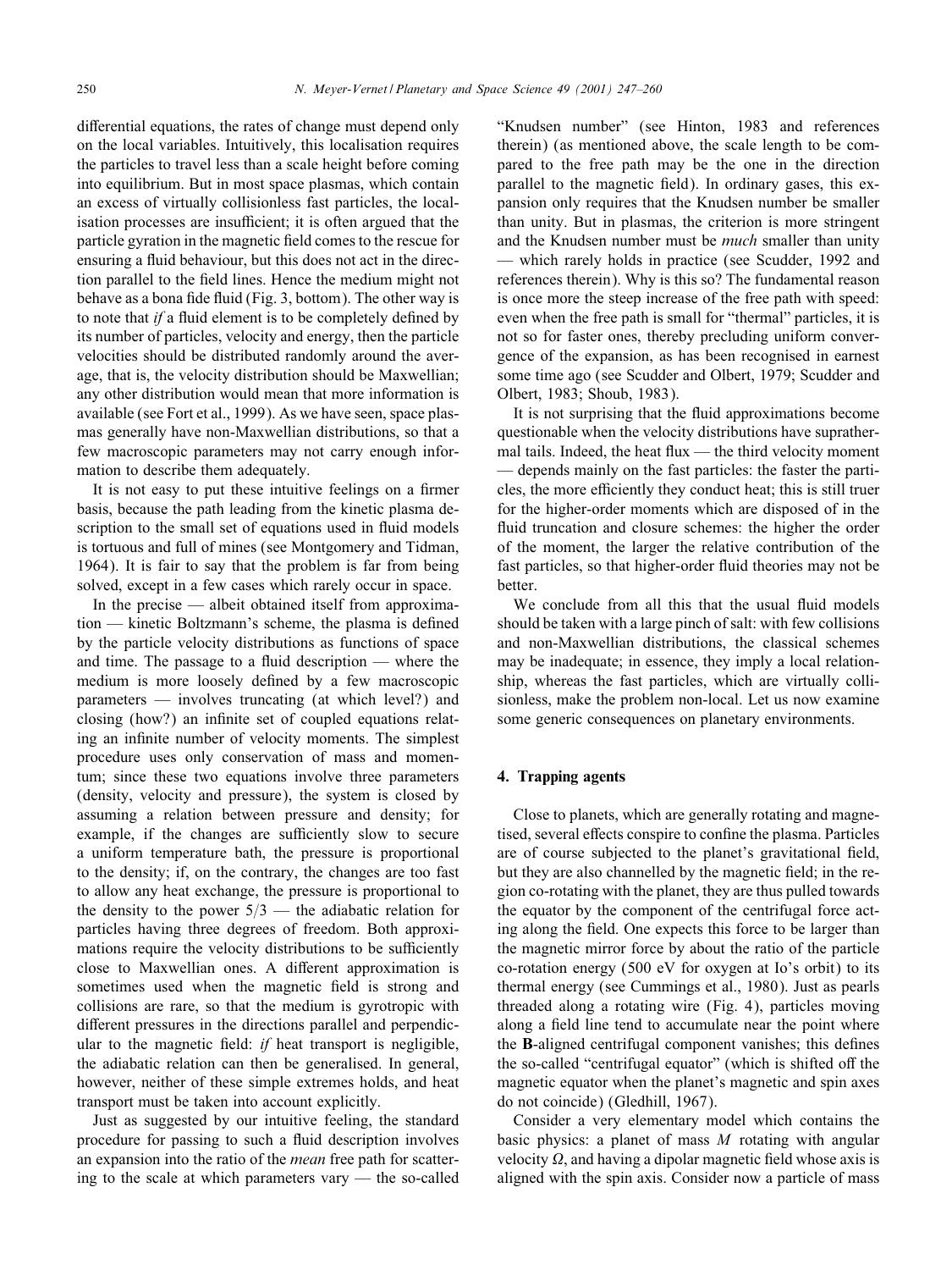

Fig. 4. Particles channelled by magnetic 6eld lines are subjected to the projection on **B** of the centrifugal force  $\mathbf{F}_c$  and of the gravitational force  $\mathbf{F}_{g}$ . The figure illustrates the simple case when the magnetic and spin axes coincide, so that the centrifugal component along B tends to trap particles near the magnetic equator.

m at distance r from the planet and latitude  $\lambda$ . With a dipolar magnetic field, the angle  $\alpha$  between **B** and the normal to the radius vector is related to the latitude by  $\tan \alpha = 2 \sin \lambda$ . Now, the centrifugal force is given by  $F_c = m\Omega^2 r \cos \lambda$ , and its projection on **B** equals  $F_c \sin(\lambda + \alpha)$  (Fig. 4). For small latitudes, one has  $\alpha \approx 2\lambda$ , so that the projected centrifugal force is roughly  $F_c \times 3\lambda$ , whence

$$
F_{\rm c||} \approx 3m\Omega^2 z \tag{2}
$$

at small distances  $z \approx \lambda r$  from the equilibrium position. The particle is also subjected to the gravitational force  $F_g =$  $mMG/r^2$  (G being the constant of gravitation), whose projection on **B** is given by  $-F_g \sin \alpha \approx -2F_g z/r$ . The gravitational and centrifugal components are thus roughly equal at the distance

$$
r_{\rm c} = (2MG/3\Omega^2)^{1/3}.\tag{3}
$$

This equatorial distance is in some sense akin to the "Roche limit" of neutral media: in this vicinity, a co-rotating plasma droplet tends to break into two pieces, one falling inwards along the magnetic field, while the other is pulled towards the centrifugal equator (see Lemaire, 1974, 1999; we will return to this point in Section 7). This distance amounts to about 6 planetary radii for the Earth, but to only 2 planetary radii for Jupiter and for the other outer planets. Indeed, gravitation dominates in the Earth's plasmasphere, except when the solar wind induced electric field increases significantly the plasma rotational speed above co-rotation, thereby decreasing  $r_c$ . In contrast, the centrifugal component is the main trapping agent in the co-rotating region of outer planets (except at very short distances).

Let us study this case in a little more detail. Consider the generic example of Io's plasma torus — a structure surrounding Jupiter at about 6 Jovian radii. How far does it extend from the equilibrium centrifugal plane? Let us suppose that there is only one ion species, of mass  $m_i$  and uniform temperature T. We can guess that the particles 6ll the region where their centrifugal energy exceeds their thermal energy. With the centrifugal force (2) acting on ions of mass  $m_i$  (the light electrons barely feel it), the increase in potential energy at a (small) distance  $z$  is

$$
W_{\rm c} \approx 3m_i \Omega^2 z^2 / 2. \tag{4}
$$

Equating this value to  $k_BT$  gives an estimate of the torus vertical extent on each side of the equilibrium plane

$$
H = \left[\frac{2k_{\rm B}T}{3m_{\rm i}\Omega^2}\right]^{1/2}.\tag{5}
$$

Not unexpectedly, this is just the value derived from the isothermal (bi)-fluid approach (Gledhill, 1967) when the electron pressure is neglected. Indeed, the hydrodynamic ion pressure equation along B yields

$$
d p/dz = -nF_{\rm c||},\tag{6}
$$

where  $n$  is the number density of ions. Now, let us assume *isothermal equilibrium* along field lines, i.e. T does not depend on z; substituting the force (2) and the ion pressure  $p = nk_{\rm B}T$  yields

$$
dn/dz = -2nz/H^2 \tag{7}
$$

whence

$$
n \propto \exp(-z^2/H^2). \tag{8}
$$

It may be worth noting that since the above calculation neglects the electron pressure, it contains the hidden assumption that the electron temperature is much smaller than the ion one. With equal temperatures, the total pressure would be twice greater (if the ions are singly charged, i.e. if there are as many ions as electrons), which yields a scale height greater by a factor of  $\sqrt{2}$  — a result which can also be obtained by putting the average particle mass (roughly half the ion one) in the scale height (5).

The canonical Gaussian profile found above is used in various contexts with modifications of detail. However, it involves a crucial assumption: isothermal equilibrium along field lines. We saw in the introduction that this assumption conflicts with observation, but it is not evident how to proceed instead if we stick to the fluid picture. What is the adequate closure relation? And is there any? So let us see what the kinetic theory has to tell us.

## 5. A kinetic picture of trapping

When the mean free paths are much greater than the scale heights, as occurred for Ulysses' encounter, we may neglect  $collisions$  — a huge simplification, so that the velocity distribution of each particle species equals a constant following particle trajectories. Under the form of what is sometimes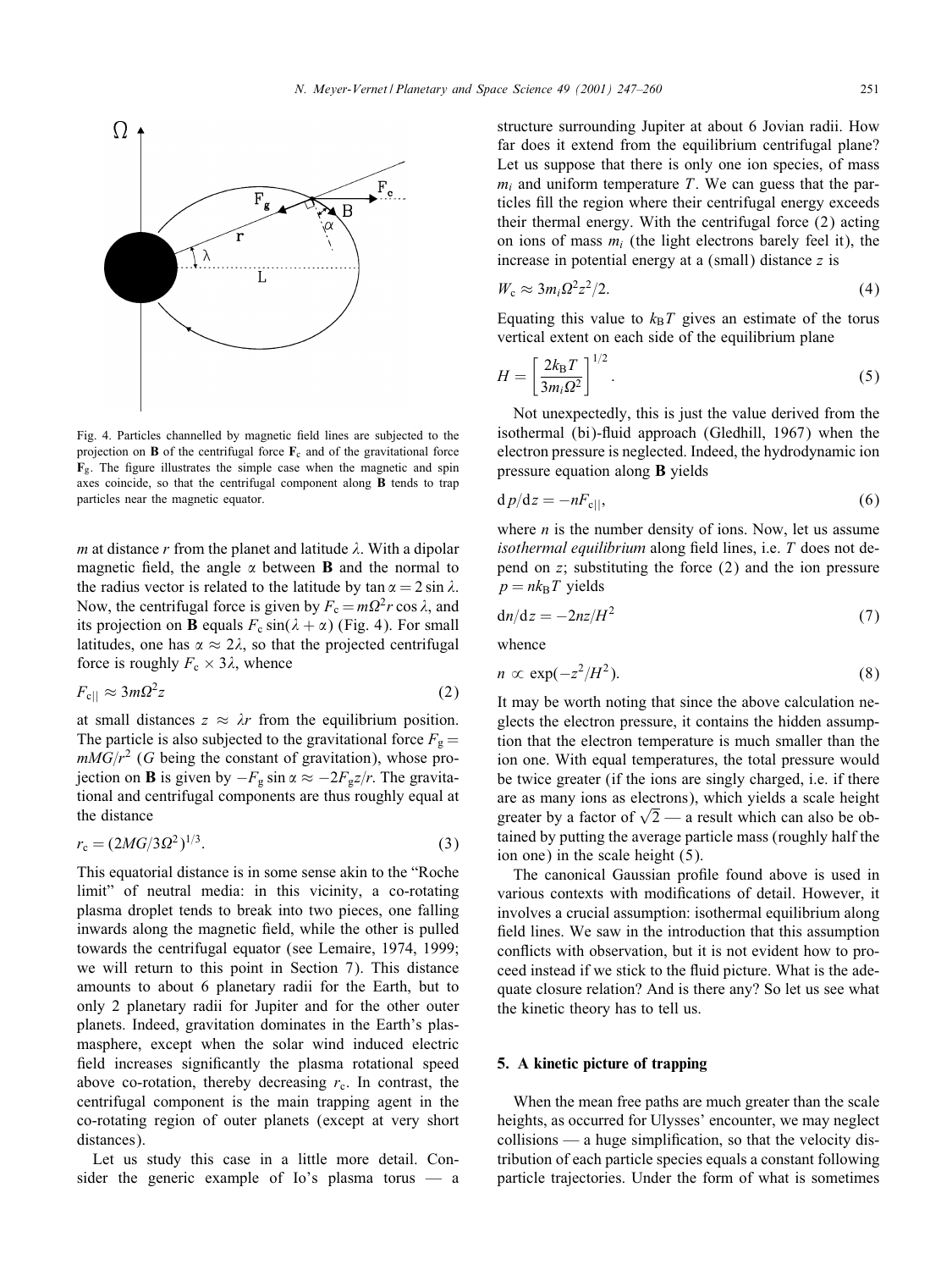called Jeans' theorem (Chandrasekhar, 1942), this means that we can calculate here the velocity distributions as functions of the constants of motion of the particle trajectories. In the spirit of our simple model, let us suppose that the distributions are isotropic in the frame rotating with the planet, so that they depend only of the value  $v$  of the velocity, but not on its direction. In this case, if the distribution of a particle species is  $f_0(v)$  at  $z = 0$ , then its value at altitude z is simply  $f(v) = f_0(v_0)$ , where the speeds v and  $v_0$  are related by energy conservation, that is,  $mv^2/2 + W = mv_0^2/2$ , where  $W$  is the increase in potential energy between the altitudes 0 and z; this holds for particles of mass  *following trajec*tories connecting these altitudes. Since particles are pulled towards the equator, all trajectories connect to  $z = 0$ , so that the velocity distribution is given by

$$
f(v, z) = f_0[(v^2 + 2W/m)^{1/2}].
$$
\n(9)

A small but non-trivial aside is in order here. The value of the magnetic 6eld does not enter explicitly because the distribution is isotropic, so that energy conservation is sufficient to calculate it. However, we have implicitly used the fact that the magnetic field is increasing with  $z$  — as the potential energy does — which ensures a simple mapping of particle orbits; we will return to this point in Section 7.

#### *5.1. Keeping the plasma neutral*

As already mentioned, the light electrons are hardly affected by the centrifugal component which pulls the ions towards the equator; the corresponding charge imbalance produces an electric 6eld parallel to the magnetic lines, whose direction ensures that the electrons are also pulled towards the equator. This electric 6eld adjusts itself for preserving charge quasi-neutrality. In the spirit of our simple model, let us suppose that both species have similar energy distributions at  $z = 0$  and opposite charges. The parallel electric force on the ions is then one-half of the centrifugal component and acts in the opposite direction; in this way, the total parallel force on ions is halved and is equal to the force acting on electrons. Consequently, the total potential energy of each species is just half the centrifugal potential (4)

$$
W \approx W_{\rm c}/2 \approx 3m_i \Omega^2 z^2/4. \tag{10}
$$

Two comments are in order here. Firstly, if the situation were more complicated — as often occurs in practice — the electrostatic force would be a priori unknown, and should be calculated from the condition that the plasma must be quasi-neutral. Secondly, the electrostatic 6eld is implicit in the hydrodynamic picture handling the plasma as a single (neutral) fluid. When electrons and ions are viewed as two separate (charged) fluids, the electric field serves to balance the electron pressure force: this yields the above value of the potential if the temperatures are equal.

## *5.2. Trapped Maxwell distributions*

Let us assume Maxwell–Boltzmann distributions of temperature T at  $z = 0$ , that is

$$
f_0(v) \propto \exp(-mv^2/2k_\text{B}T) \tag{11}
$$

for a species of mass  $m$ . Eq. (9) tells us that the distribution at  $z$  is then given by

$$
f(v, z) = \exp(-W/k_B T) \times f_0(v)
$$
 (12)

which is just the initial Maxwellian with the same temperature and a number density  $n$  multiplied by the Boltzmann factor:

$$
n \propto \exp(-W/k_{\rm B}T). \tag{13}
$$

It is indeed well known that kinetic collisionless theory with Maxwellian distributions yields this canonical law, as hydrodynamic equations do. With the potential energy (10), we have  $W/k_BT = z^2/2H^2$  with H given in (5), yielding a Gaussian density profile — as found in the hydrodynamic picture; (as noted above, the factor of 2 in the argument of the exponential compared to Eq. (8) comes from the non-zero electron temperature.)

But what happens if the distributions are no longer Maxwellian?

## *5.3. Trapped Kappa distributions*

Let us assume that the distributions at  $z=0$  are of the form

$$
f_0(v) \propto \left[1 + \frac{mv^2}{(2\kappa - 3)k_B T_0}\right]^{-(\kappa + 1)},\tag{14}
$$

namely a Kappa distribution, which we have now expressed for convenience in terms of the kinetic temperature  $T_0 =$  $m\langle v^2 \rangle/3k_B$  for a species of mass m. At altitude z, we have from (9)

$$
f(v,z) \propto \left[1 + \frac{mv^2 + 2W}{(2\kappa - 3)k_B T_0}\right]^{-(\kappa + 1)}
$$
(15)

which can be rearranged to give

$$
f(v,z) = t^{-(\kappa+1)} \times f_0(v \times t^{-1/2})
$$
\n(16)

with

$$
t = 1 + \frac{W}{(\kappa - 3/2)k_{\rm B}T_0}.\tag{17}
$$

Applying dimensional arguments to Eq. (16), it is clear that the kinetic temperature of the new distribution — proportional to the mean of  $v^2$  — will be t times greater than that of the initial distribution  $f_0$ . The particle number density is deduced in the same way: since it is proportional to  $\int_{-\infty}^{+\infty} \text{d}v \, v^2 f(v)$ , a simple change of variables shows that it must differ from the initial value by the factor  $t^{-(\kappa+1)} \times t^{3/2}$ .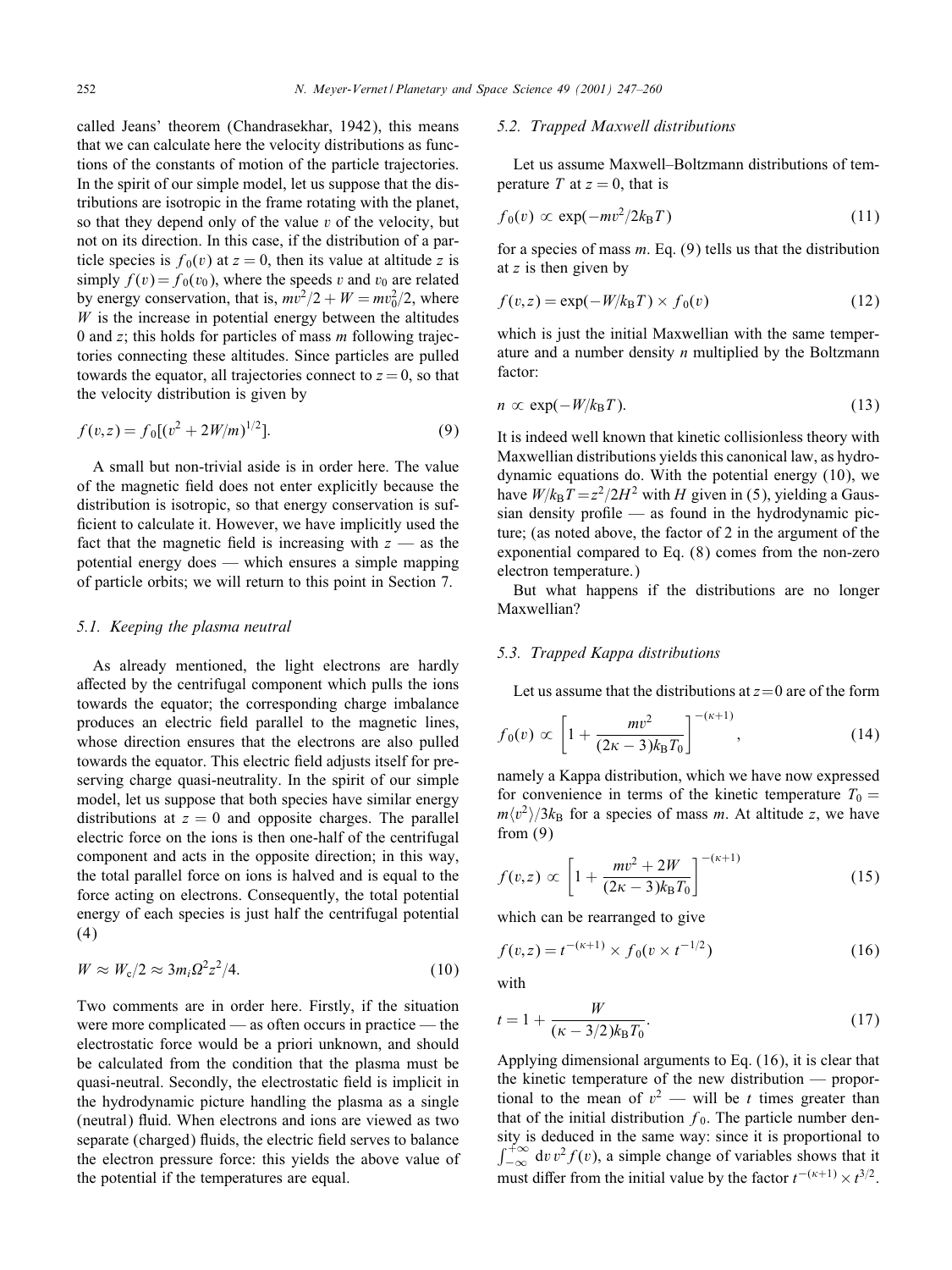

Fig. 5. Vertical density and temperature pro6les given by kinetic collisionless theory with a Kappa velocity distribution ( $\kappa = 3$ ), compared to the profiles obtained with a Maxwellian ( $\kappa \rightarrow \infty$ , dotted lines); the latter case is equivalent to the isothermal hydrodynamic picture.

Therefore:

• the number density falls with distance as

$$
n \propto t^{1/2 - \kappa};\tag{18}
$$

• the kinetic temperature rises as

$$
T \propto t \propto n^{\gamma - 1},\tag{19}
$$

$$
\gamma = 1 - \frac{1}{\kappa - 1/2}.\tag{20}
$$

Substituting the potential energy  $(10)$  into  $(17)$ , t can be written as

$$
t = 1 + \frac{z^2}{(2\kappa - 3)H^2} \tag{21}
$$

with the "scale height"

$$
H = \left[\frac{2k_{\rm B}T_0}{3m_{\rm i}\Omega^2}\right]^{1/2}.\tag{22}
$$

Finally, therefore, the density decreases less rapidly than a Gaussian beyond a few scale heights — just as the distribution falls off less steeply than a Maxwellian  $-$  while the temperature rises (Fig. 5). The latter result may appear surprising: we are accustomed to relations of the form  $T \propto$  $n^{\gamma-1}$  with index  $\gamma=1$  (isothermal), 5/3 (adiabatic), or somewhere between, but no smaller than unity. The kinetic heat flux is zero, since the distributions are isotropic (in the absence of collisions, there is no collisional heat flux); and yet the temperature rises as the density falls. Why is this so? How is heat transferred? In fact, no heat need be furnished, and, anyway, there no flow. The apparent paradox lies in trying to apply concepts involving thermodynamics and flow to a situation without local equilibrium nor flow; we will return to this point in Section 5.5. The above result may also appear surprising from the kinetic point of view: one might think naively that, since particles lose kinetic energy as they rise, they should get "colder" in going upwards. This is not so because the attractive force filters the particles, letting only the most energetic ones escape (Scudder, 1992). In the Maxwellian limit ( $\kappa \to \infty$ ), one recovers the isothermal Boltzmann profile because in that case all particles are 6ltered similarly: the potential energy loss en route to z does not change the slope of the energy distribution, so that the kinetic temperature remains constant (see Fig. 6).

### 5.4. How does velocity filtration work?

Another way of understanding this effect is to consider a superposition of two Maxwellian distributions at  $z=0$ : a cold one of density  $n<sub>C</sub>$  and temperature  $T<sub>C</sub>$ , plus a hotter one of density  $n_H$  and temperature  $T_H$  assumed to contribute negligibly to the pressure, so that the kinetic temperature of the whole distribution at  $z = 0$ , equal to  $(n<sub>C</sub>T<sub>C</sub> + n<sub>H</sub>T<sub>H</sub>)/(n<sub>C</sub> +$  $n_{\rm H}$ ), is roughly  $T_{\rm C}$ . Now consider an altitude z such that the hot particles hardly "see" the potential energy change  $W$ , while the cold ones will consider it as huge, namely,  $k_{\rm B}T_{\rm C} \ll W \ll k_{\rm B}T_{\rm H}$ . In that case, the filtration is very simple: each Maxwellian distribution is transformed according to Eq. (12) with its own constant temperature, so that the cold and hot densities vary very differently: the hot density hardly decreases because its Boltzmann factor remains close to unity, but the cold density plummets, as its Boltzmann factor does; this yields a mean temperature at  $z$  roughly equal to  $T_{\rm H}$ . With such a large difference in cold and hot temperatures, the effect seems trivial and the temperature rise from  $T_{\rm C}$  to  $T_{\rm H}$  occurs at great altitudes. Indeed, for the mean temperature to be of order  $T_H$ , the hot pressure should exceed the cold one, that is,  $n_H T_H > n_C \exp - (W/k_B T_C) \times T_C$ ; this requires the potential energy  $W$  to be significantly greater than  $k_BT_c$ , which occurs at altitudes of several times the scale height corresponding to the cold temperature.

In fact, the above distribution is not realistic and actual velocity distributions differ significantly from a Maxwellian already at speeds of, say, two or three times the most probable speed (see Fig. 1), so that the temperature rise starts at rather low altitudes. This is illustrated in Fig. 5, which shows the density and temperature profiles calculated for the Kappa distribution ( $\kappa = 3$ ) plotted in Fig. 2, together with the canonical isothermal profiles.

Although actual distributions do have suprathermal tails, their shape is not necessarily Kappa like. What happens in that case? In fact, the rise in temperature as the density falls is expected to be a generic property of distributions having suprathermal tails and subjected to a confining force, as illustrated in Fig. 6 (Scudder, 1992). And it can be proved analytically that this property is shared by all distributions made of a superposition of Maxwellian ones (Meyer-Vernet et al., 1995).

#### 5.5. A recipe for fluid aficionados

We have seen how the ubiquitous non-Maxwellian tails in particle velocity distributions do change the large-scale structure of bound environments: the temperature of each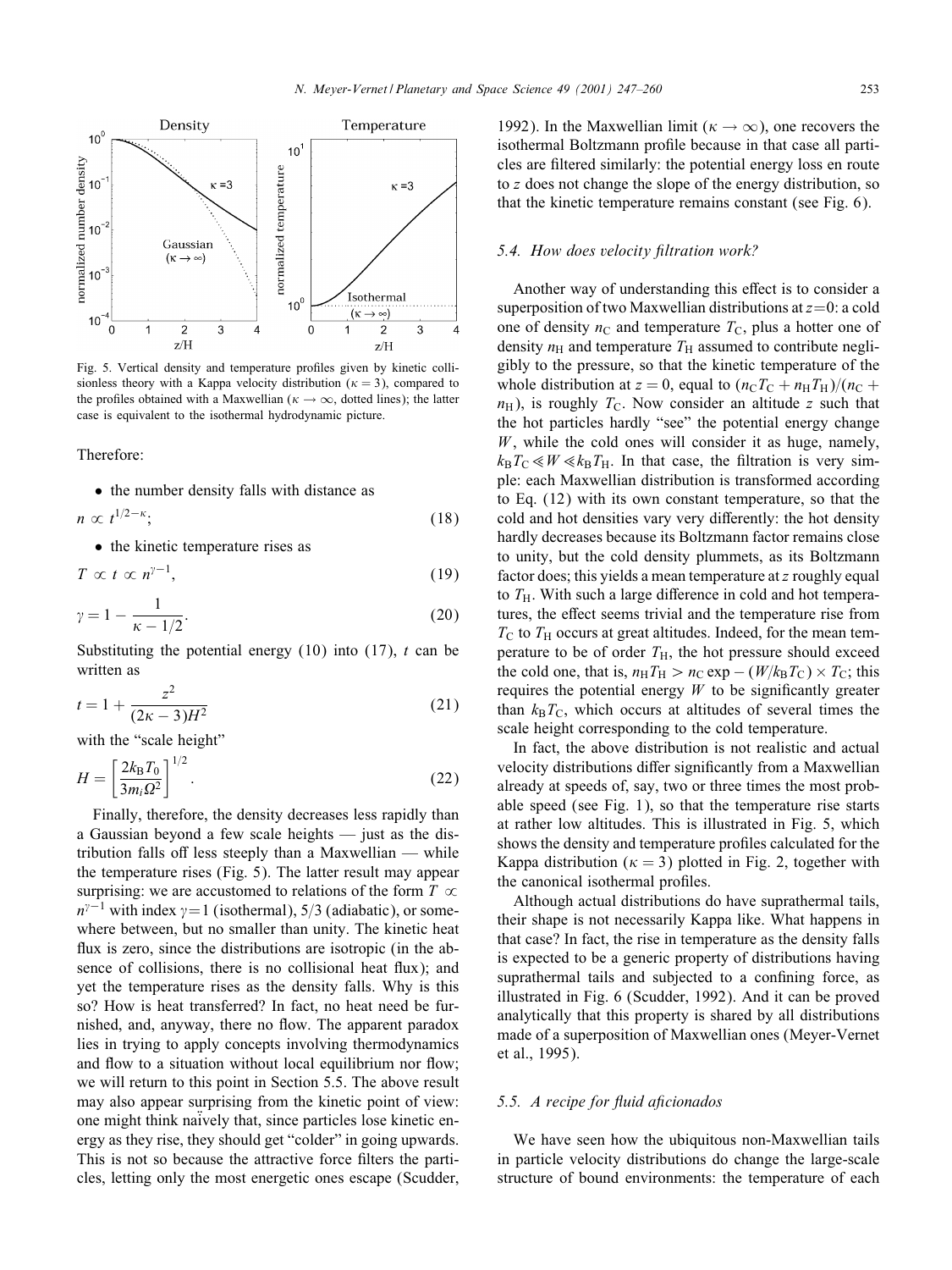

Fig. 6. Velocity 6ltration by an attracting potential well (see Scudder, 1992). En route to altitude z, all particles experience the same energy reduction  $W$ , so that the final energy distribution is simply a shifted version of the original. Left-hand side: With a Maxwell distribution, the slope is unchanged and so does the temperature. Right: With a suprathermal tail, whose slope decreases as energy increases, the shifted distribution has a slighter slope than the original at any energy, so that its kinetic temperature is greater.

particle species rises substantially, while its density falls off less rapidly than a Gaussian. For doing so, we have used a kinetic approach which — even without collisions — is somewhat complex, and yet, we made gross simplifications. Introducing into the picture the usual complications that Nature obligingly provides would be far from easy, even with the modern numerical aids; this is the price of doing away with the fluid picture. But need this be so?

With an isotropic velocity distribution, the momentum equation of hydrodynamics applies since the pressure is scalar. And look at Eq. (19): it may be thought of as a formal generalisation of the usual adiabatic relation. This leads us to anticipate that trapped Kappa distributions might be pictured in fluid language by using the simple hydrodynamic equations closed by the relation  $p \propto n^{\gamma}$ , with the *proviso*  $\gamma$  < 1. Let us see this explicitly. With electrons and ions having similar distributions and temperatures, we may handle them as a single fluid of total pressure  $p = 2nk_BT$ , so that, with  $p \propto n^{\gamma}$ , the hydrodynamic pressure equation (6) reads

$$
\frac{\mathrm{d}}{\mathrm{d}z} \left( \frac{n}{n_0} \right)^{\gamma} = -\frac{n}{n_0} \times \frac{3m_1 \Omega^2 z}{2k_B T_0} \tag{23}
$$

which is easily integrated to yield

$$
n \propto \left[1 + \frac{1 - \gamma z^2}{2\gamma H^2}\right]^{1/(\gamma - 1)}\tag{24}
$$

with the "scale height" given in Eq. (22). This is equivalent to the kinetic result, with  $\gamma$  related to  $\kappa$  by Eq. (20).

We conclude that in this case, trapped Kappa distributions can be handled with fluid tools  $-$  albeit formally  $$ by putting  $p \propto n^{\gamma}$  in the hydrodynamic equations. A more general analysis can be found in Scudder (1992). Equations of state having this form are sometimes used in empirical fluid models to fit the observations, and are supposed to make up for some unknown heat transport or source. It is satisfying that we now emerge with a proper justification for doing so, thereby being happily dispensed from imagining an *ad hoc* heat source or abstruse heat transport mechanism. Reassuringly, in the limit  $\gamma \to 1$  — equivalent to  $\kappa \to \infty$ in kinetic language — we recover the isothermal equation of state—equivalent to Maxwell distributions in kinetic language.

As we noted, the result found above is extremely surprising from a conventional fluid point of view. First of all, since the usual adiabatic relation holds only *following the motion* of a fluid parcel, it should not apply to the static structure considered here. Secondly, with a scalar pressure and no heat flux, the normal fluid picture leads to the adiabatic index  $\gamma = 5/3$  for particles having three degrees of freedom; one may formally obtain smaller values of  $\gamma$  by assuming more degrees of freedom; but this yields  $\gamma > 1$ .

What happens if one insists in using hydrodynamic equations with  $\gamma > 1$ , as usual? One sees from Eq. (24) that in that case the density — and thus also the temperature —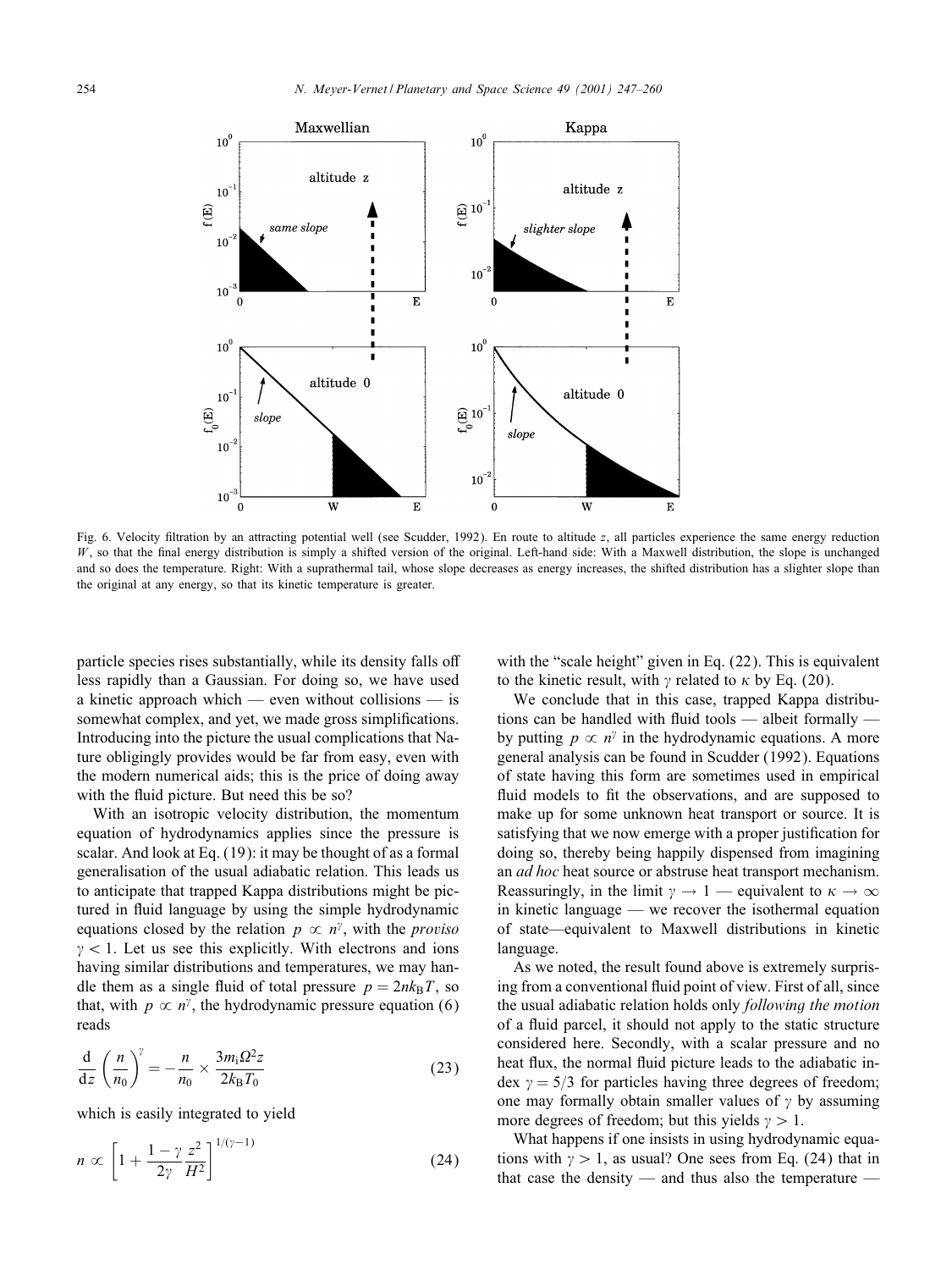become negative beyond some distance. Such an unphysical model can be found in the literature, in the context of Saturn's magnetosphere (Barbosa, 1993, Eqs.  $(33)$ – $(35)$ . It is reassuring that, in contrast, the kinetic picture does necessarily produce  $\gamma$  < 1 because of the ubiquitous supra thermal tails.

## 6. Complications

In trying to highlight the essential physical concepts, I have so far assumed one single ion species, similar isotropic velocity distributions for electrons and ions, and considered a case when the mapping of particle trajectories in phase space was somehow trivial. In practice, however, planetary environments are far more complicated, and these complications cannot be ignored for generating viable models. The detailed calculations require numerical analysis, and the 6 nal result will ultimately depend on the mixture which goes into the computer kitchen. Let us try to anticipate on physical grounds how these complications will change the main picture.

## *6.1. Di?erent temperatures*

Electrons are so light that when one of them "collides" with an ion — in the Coulomb sense — it rebounds with virtually the same energy. Therefore, collisions between electrons and ions are still less effective to equalise their temperatures than are collisions between like particles to make each distribution Maxwellian. This is why electrons and ions have often very different temperatures, say  $T_e$  and  $T_i$ . How does this complication alter the above results?

Both species must in that case be handled separately, even in the fluid picture. Since they do have similar number densities — neutrality oblige — their pressures are proportional to their temperatures. With different ion and electron pressures, the electric field no longer acts to equalise the forces on ions and electrons; rather it makes these forces proportional to the pressure ones — thus to the temperatures. This holds for the potential energies, too, yielding  $W_i/W_e = T_i/T_e$ . Now, since ions and electrons have opposite electrostatic energies, the total potential energy of ions is related to the centrifugal one as  $W_i = W_c - W_e$ ; we thus have

$$
W_{\rm i}/T_{\rm i} = W_{\rm e}/T_{\rm e} = W_{\rm c}/(T_{\rm i} + T_{\rm e}).\tag{25}
$$

Hence, the ratio of the potential energy to the temperature is similar for both species, and is equal to the ratio of  $W_c/2$ (the centrifugal potential of a particle having the average mass) to the average of the ion and electron temperatures.

A similar result holds in the kinetic picture, if both species have similar distributions except for the difference in temperature. Consider Kappa distributions of the form (14) at the equator, for both electrons and ions. We have seen that for each species, the density and temperature profiles depend only on the ratio of the potential energy  $W$  to the temperature at the equator  $T_0$ . Thus, since the ion and electron densities are everywhere equal, so are the corresponding ratios, whence  $W_i/T_{0i} = W_e/T_{0e}$ . Using  $W_i = W_c - W_e$ , we deduce a result similar to (25). (Note that, by virtue of the relation  $T \propto n^{\gamma-1}$  and of charge neutrality, the ratio of the ion and electron temperatures is everywhere equal to its value at the equator.)

Finally, therefore, if electrons and ions do have different temperatures, the results of the simple model still hold, providing the temperature at the equator is taken as the average of those of ions and electrons.

#### *6.2. Anisotropic distributions*

The magnetic field introduces a fundamental anisotropy into the problem. Consider, for example, the origin of particles populating a plasma torus. Whatever the details of the creation process, the ultimate source is ionisation of neutrals orbiting at Kepler's speed in the planet's equatorial plane. As each new born ion is acted on by the magnetic field, it starts gyrating around it and is put in co-rotation with the planet; it thus acquires a gyro-speed equal to the difference between the co-rotation speed and the Kepler's one; because the resulting ring-shaped velocity distribution is highly unstable, this is expected to be ultimately converted into a spread in energy perpendicular to the magnetic field; for oxygen ions at Io's orbit, this amounts to nearly  $300 \text{ eV} -$  a value much greater than the parallel thermal energy.

This process, among others, tends to produce velocity distributions having different temperatures in the directions parallel and perpendicular to the magnetic field. In that case, we must take account of the approximate invariance of the particle magnetic moment in the co-rotating frame, so that the distributions depend not only on the energy of the particles, but also on their magnetic moment, given by the ratio of the perpendicular kinetic energy  $mv_{\perp}^2/2$  to the value B of the magnetic field.

The simplest way of generalising our simple model is to assume that the distributions at  $z = 0$  are of the form

$$
f_0(v) \propto \left[1 + \frac{mv_{||}^2}{(2\kappa - 3)k_BT_{0||}} + \frac{mv_{\perp}^2}{(2\kappa - 3)k_BT_{0\perp}}\right]^{-(\kappa+1)},
$$
\n(26)

that is, a Kappa distribution expressed as a function of the kinetic temperatures in the directions parallel and perpendicular to the magnetic field, for a species of mass  $m$ . With all trajectories at z connecting to  $z = 0$  (since both the potential energy and the magnetic field are increasing with  $z$ ), the distributions evolve along field lines as  $f(v_{||}, v_{||}, z) =$  $f_0(v_{0\parallel}, v_{0\perp})$  with conservation of energy and magnetic moment, whence

$$
m(v_{||}^2 + v_{\perp}^2)/2 + W = m(v_{0||}^2 + v_{0\perp}^2)/2,
$$
 (27)

$$
v_{\perp}^2 = v_{0\perp}^2 \times B/B_0. \tag{28}
$$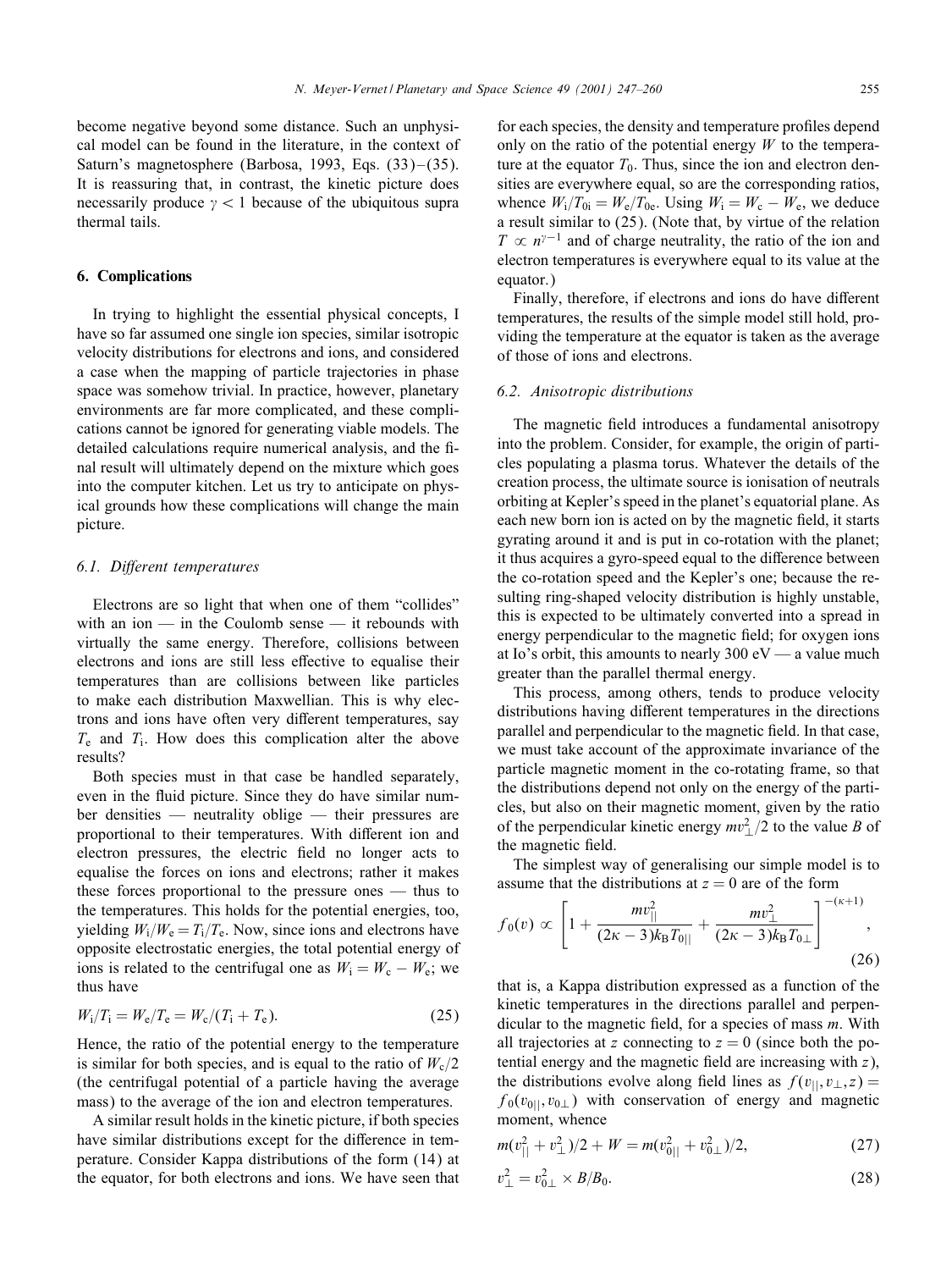Substituting into  $f_0$  the speeds  $v_{0||}$  and  $v_{0\perp}$  as functions of  $v_{\perp}$  and  $v_{\perp}$  and rearranging the terms, we find the following simple generalisation of the isotropic result (16):

$$
f(v_{||}, v_{\perp}, z) \propto t^{-(\kappa+1)} \times f_0(v_{||} \times t^{-1/2}, v_{\perp} \times t^{-1/2} \times b^{1/2})
$$
\n(29)

with

$$
t = 1 + \frac{W}{(\kappa - 3/2)k_{\rm B}T_{0||}},\tag{30}
$$

$$
b = B_0/B + T_{0\perp}/T_{0||}(1 - B_0/B). \tag{31}
$$

We deduce as previously the density and temperature profiles from dimensional analysis:

$$
n \propto t^{1/2 - \kappa}/b,\tag{32}
$$

$$
T_{\parallel} \propto t \propto (nb)^{\gamma - 1}, \tag{33}
$$

$$
T_{\parallel}/T_{\perp} \propto b. \tag{34}
$$

Thus, the temperature variation found previously still holds, but only for the parallel temperature; this is not surprising since the centrifugal effect filtering the particles acts in that direction. As z increases, the magnetic field rises, and the perpendicular temperature gets closer to the parallel one. The anisotropy also changes the density pro6le, making it steeper when the perpendicular temperature is greater than the parallel one. It is reassuring that these results reduce to those of our elementary model if either the distribution is isotropic or the magnetic field is constant.

In the Maxwellian limit ( $\kappa \to \infty$ ),  $T_{\perp}$  still comes closer to  $T_{\parallel}$  as z increases, but the parallel temperature remains constant (see Huang and Birmingham, 1992). Note in passing that when the particle thermal energy is not small compared to their co-rotation energy, the average mirror force resulting from the anisotropy plays a role. When the magnetic and spin axes do not coincide, this effect shifts slightly the equilibrium position. And if ions and electrons have different anisotropies, an additional electric 6eld arises to cancel the charge imbalance that this difference tends to produce, as first shown by Alfvén and Fälthammar (1963). Finally, in that case the problem of determining the accessibility of trajectories in phase space becomes rather tricky (Chiu and Schulz, 1978), and its solution requires subtle techniques (Liemohn and Khazanov, 1998).

Looking at Fig. 5 and comparing to Eq. (32), we see that for the anisotropy to have a significant effect,  $b$  should differ from 1 by a substantial factor, which requires that both the temperature anisotropy at the equator *and* the magnetic field variation be substantial.

## *6.3. A mixture of ions*

In contrast to the interplanetary medium which is mainly made up of protons and electrons, planetary environments are often a rich mixture of various species. How does this alter the picture? In that case, the electric field compensating for the electron lightness can be estimated by handling the ion mixture as a single "average" ion species of mass  $\langle m \rangle$ and charge  $\langle Z \rangle e$ , whose centrifugal potential energy  $\langle W_c \rangle$ is given by substituting the mass  $\langle m \rangle$  in Eq. (4). Let us assume that all species have similar energy distributions with the same temperature (if this is not so, the results can be generalised as outlined in Section 6.1). Since in that case the electric field acts to equalise the forces on electrons and ions, the potential energy of electrons,  $W_e$ , is equal to that of the average ion,  $\langle W_c \rangle - \langle Z \rangle W_e$ , whence  $W_e = \langle W_c \rangle / (1 + \langle Z \rangle)$ . The electrostatic potential energy  $W_i$  of an ion of charge  $Z_i e$  is of opposite sign and Z<sub>i</sub> times greater, that is,  $-Z_i\langle W_c\rangle/(1+\langle Z\rangle)$ . The total potential energy of that ion of mass  $m_i$  is thus given by

$$
W_{\rm i} = \langle W_{\rm c} \rangle \times \left[ \frac{m_{\rm i}}{\langle m \rangle} - \frac{Z_{\rm i}}{1 + \langle Z \rangle} \right]. \tag{35}
$$

This result has several interesting consequences. First, we see that for ions lighter than average, the bracket may be very small and even negative. This means that not only are lighter species inefficiently trapped — a rather trivial result — but their density can even rise with distance when the electrostatic force dominates. We will return to this point later.

Consider now ions being heavier than average. In that case, the first term in the potential energy  $(35)$  dominates, making it roughly  $(m_i/\langle m \rangle)^{1/2}$  times greater than average, so that the density profile decreases faster than average: the heavier the ion, the more it is bound. This result, however, as the one above, is not a privilege of non-Maxwellian distributions (see Angerami and Thomas, 1964). But consider the temperature, which is proportional to the parameter  $t$  $(Eq. (17))$  relative to that ion: as soon as the potential energy term dominates in the expression of  $t$  — in practice this occurs beyond a few scale heights of that species the ion temperature (proportional to t, thus to  $W_i$ ) becomes proportional to its mass: the heavier the ion, the greater the potential energy, and therefore the more effective the filtration making the temperature rise.

Finally, therefore, the kinetic calculation makes an interesting prediction: the temperature of non-Maxwellian ions heavier than average should increase as their potential energy, proportional to their mass: for example, in a proton-dominated environment, oxygen ions should be 16 times hotter than average  $-$  a result first noted by Scudder (1992) in a quite different context: filtration by the solar gravitational field.

#### 7. When gravitation dominates the picture

While gravitation is negligible sufficiently far from planets, this is not so at closer distances. One must then take into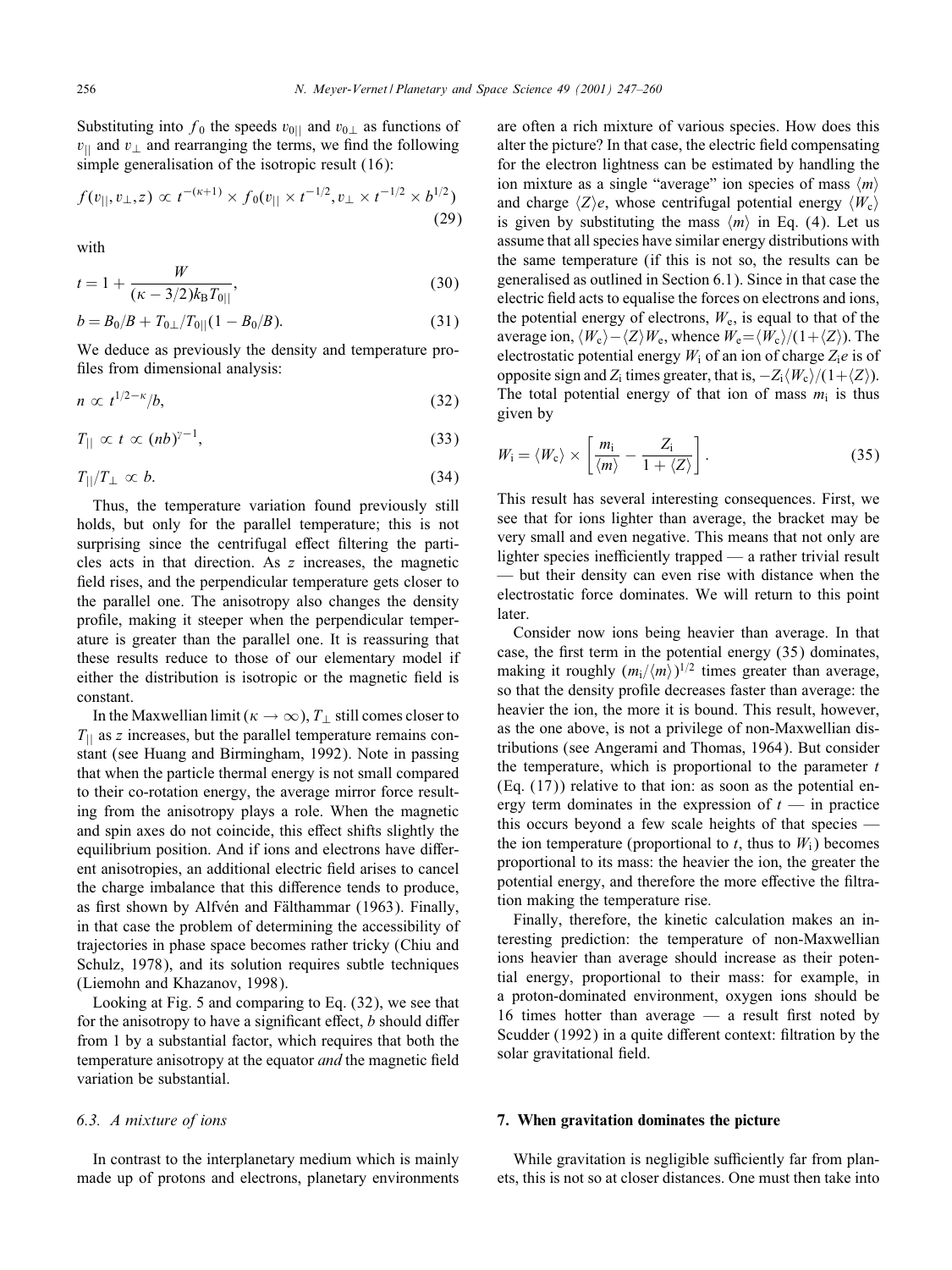account the gravitational potential energy in addition to the centrifugal one, that is

$$
W_{\text{C}+\text{G}} = -m\Omega^2 (r\cos\lambda)^2/2 - mMG/r + \text{constant} \tag{36}
$$

for a particle of mass m at radial distance r and latitude  $\lambda$ . in a frame of reference rotating with the planet, where we no longer restrict ourselves to small latitudes (Fig. 4). At first sight, this should enable one to determine the particle distributions along magnetic field lines in a straightforward way. In fact, it turns out that the problem is not that simple, because along 6eld lines going farther than the "Roche distance"  $r_c$  defined in (3), the net acceleration has not everywhere the same direction. To see this, we substitute in  $(36)$  the equation of a field line crossing the equator at distance L,  $r = L \cos^2 \lambda$ , and calculate the derivative of  $W_{C+G}$ with respect to r or to  $\lambda$ ; one sees that if  $L \ge r_c$ , then the potential energy has a maximum (one on each side of the equator) separating the foot side of the line — where particles are attracted towards the planet — from the equator side — where particles are pulled towards the equator. Only particles having sufficient energy are able to cross this point. Therefore, a careful analysis of particle orbits is necessary to determine the velocity range of particles capable of reaching a given position when starting from the "source" region where the boundary conditions are defined (see for example Goertz, 1976; Lemaire, 1976). As already mentioned, this problem is especially tricky if the velocity distributions are anisotropic (Liemohn and Khazanov, 1998).

A considerable simplification arises close enough to the planet that gravity is strongly dominant. In that case, gravity confines particles near the planet in much the same way as the centrifugal force does near the equator. Therefore our simple model applies, just replacing the centrifugal potential increase by the gravitational one

$$
W_{\rm G} = -mMG(1/r - 1/r_0)
$$
\n(37)

 $r_0$  being the reference level near the foot of the field line, where the velocity distributions are assumed to be known. This reference level is taken as the altitude where the medium is dilute enough that the mean free paths just exceed the scale heights. One must keep in mind that the formal similarity between the centrifugal and gravitational problems holds only for *isotropic* distributions (or when the magnetic field variation can be neglected): indeed, while the magnetic 6eld value *increases* away from the equator, it *decreases* away from the planet, so that the calculations should be modified because of the accessibility problems already mentioned.

With this *proviso*, the simple results found for plasma tori hold in planetary plasmaspheres, as in other gravitationally bound environments. And indeed, velocity filtration has been recently proposed to explain the strong temperature rise with altitude observed in the outer plasmasphere of the Earth, where the plasma density drops abruptly to the near void of the magnetospheric cavity (Pierrard and Lemaire, 1996).

At altitudes  $z$  sufficiently close to a body of radius  $R$  that the distances may be approximated by  $r_0 \approx R$  and  $r \approx R+z$ , the gravitational potential (37) reduces to  $W_G \approx mMG_Z/R^2$ . In that case, comparing to the centrifugal value (4), we see that the formulae derived for centrifugal binding also hold for gravitational binding providing  $z^2/H^2$  is replaced by  $z/H$ <sub>G</sub> with the gravitational scale height

$$
H_{\rm G} = \frac{k_{\rm B} T_0}{m M G / R^2}.
$$
\n
$$
\tag{38}
$$

## 8. A kinetic picture of winds

We have so far considered bound structures shaped along closed magnetic 6eld lines. Consider now the particles channelled along open field lines emerging from polar regions. As we noted, although collisions are generally important in the close vicinity of the body, they may be neglected beyond the distance where the mean free paths exceed the scale height; this is taken as the reference level — referred to as the "exobase" in the kinetic jargon; in the Earth's environment, this corresponds to an altitude, in round figures, of 1000 km.

## *8.1. Simple picture of a planetary polar wind*

Particles following open magnetic field lines can escape from the body if their kinetic energy at the exobase does exceed their binding potential energy. This problem recalls Jeans' theory of neutral gas evaporation (Jeans, 1954) with, however, a crucial difference: as emphasised by Dessler and Cloutier (1969) in the first kinetic study of what is generally referred to as the "polar wind", the light ions are not bound at all, because they are pulled outwards by an electric force which exceeds the gravitational attraction. This comes about because the electrostatic field preserving charge neutrality in static equilibrium halves the gravitational attraction on the "average" ion (for equal temperatures), as discussed in Section 6.3. Since the dominant ion just above the Earth's "exobase" is oxygen — of mass  $16m_p$ , the outward electric force is equal to  $8m_pMG/r^2$ . Now consider light ions, such as protons; since the gravitational attraction on them is 8 times smaller than this electrostatic force, they are pushed outwards by a net force equal to  $7m_pMG/r^2$ : this is the essence of the "polar wind".

At this point, the fluid and kinetic pictures should agree, although the key role of the electric field emerges less clearly in the fluid scheme. But this is not the whole story. One might think that this acceleration of light ions should stop at some altitude where the heavy ions responsible for the large electric field no longer dominate the composition. Indeed, the density of oxygen ions falls off rapidly outwards since their large mass makes their scale height (38) very small; and as soon as protons dominate, the electric force should reduce to one-half the gravitational attraction on them, so that they should no longer be pulled outwards. In fact, it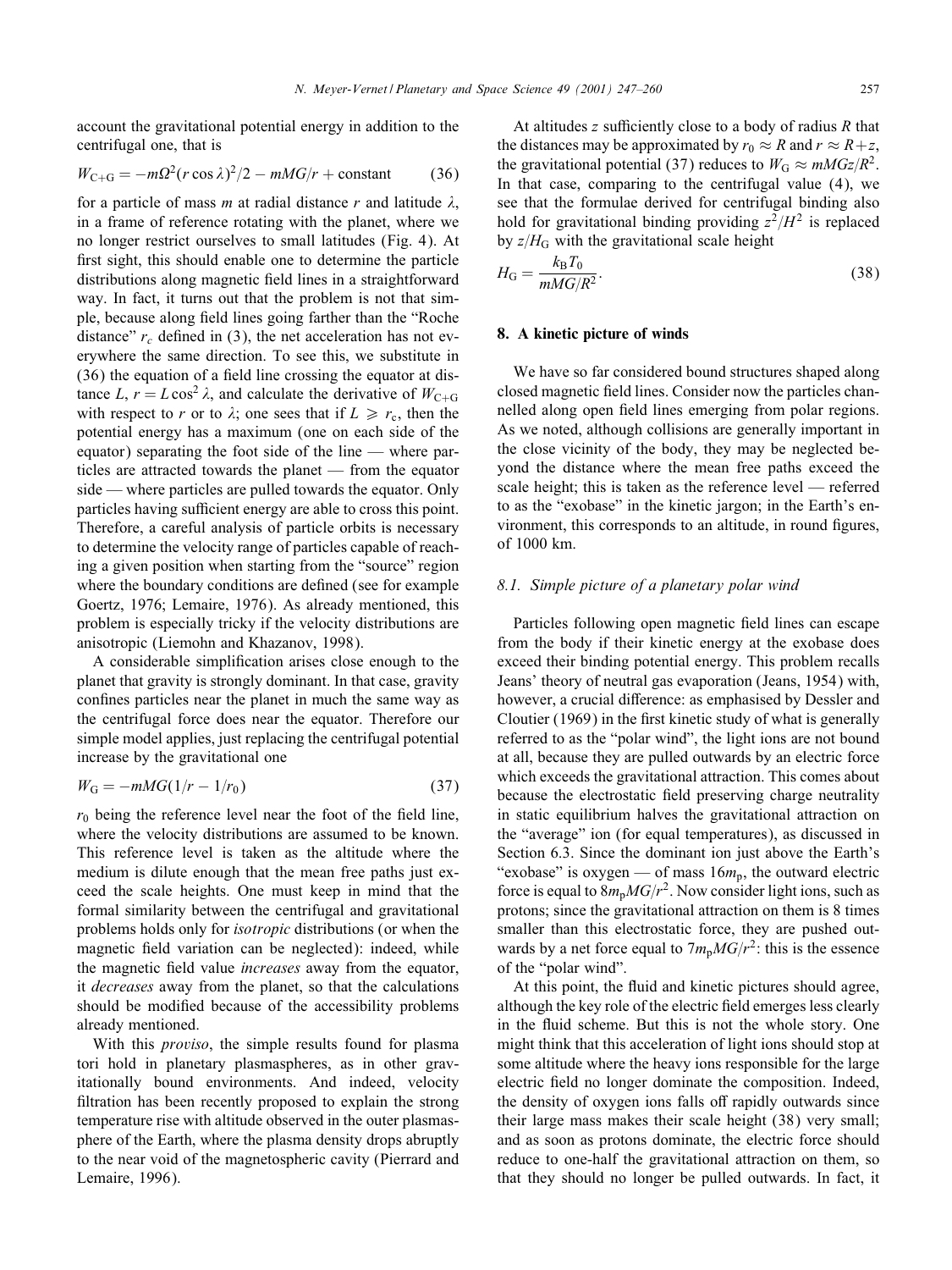turns out that this is not so because this reduced electrostatic field was calculated for a static equilibrium, and is no longer valid when a wind is blowing. Indeed, if the electrostatic force were reduced to half the gravitational attraction on the protons at altitudes where they dominate, then the corresponding potential energies would be too small to correct the tendency of electrons to escape faster than ions because of their greater random speed. Thus the source of the wind would charge positively. To ensure charge equilibrium, the electric field must be great enough to bind the electrons sufficiently strongly to make their outward flux balance the proton one.

We conclude that the electrostatic field remains large, even beyond the altitude where protons become dominant (Lemaire and Scherer, 1973). In addition, since the bulk speed increases outwards, the proton density must decrease with altitude to preserve a constant flux; this extends the region where heavy ions dominate the composition. The net result is that the electric field keeps the large value calculated above out to about 5000 km altitude.

Let us try to estimate the wind speed  $V$ . To a first approximation, the bulk kinetic energy of the protons comes ultimately from the gain in potential energy between the exobase and the altitude of 5000 km, that is

$$
V^2/2 \approx 7MG(1/r_0 - 1/r). \tag{39}
$$

Putting the exobase at 1000 km above the planetary surface and substituting the mass of the Earth  $(6 \times 10^{24} \text{ kg})$  and its radius ( $6.4 \times 10^6$  m), we find a wind speed of about 16 km/s. It is gratifying — but not necessarily significant — to see that this value is in the range of proton speeds observed in the Earth's polar wind. We have neglected the thermal contribution to the energy balance and the bulk speed at  $r_0$ , but this hardly changes the final result since the kinetic energy of the wind directed motion is much greater than these contributions. Consider now what happens to the heavy ions. We have seen that the net force acting on them (as on the electrons) is directed inwards; but those having a kinetic energy greater than the potential energy at the exobase can escape; so, the oxygen leaks away, with a bulk speed much smaller than its thermal speed.

# *8.2. Pushing the wind with a suprathermal electron tail*

How does the shape of the particle velocity distributions enter into this picture? We have seen that the electrostatic field tends to trap the electrons, so that only those having a kinetic energy greater than their potential energy at the exobase can escape; in other words, the high-speed particles are responsible for the lion's share of the electron flux. Thus if the electron velocity distribution has an excess of energetic particles — even a small one — this tends to increase substantially the escaping electron flux, thereby charging the atmosphere positively. As a consequence, the electric field rises in order to trap more electrons and keep their escaping flux equal to the proton one. And in turn

this greater electric field accelerates the protons outwards, thereby increasing the wind speed. A similar effect has been proposed in the context of the solar wind — which in a sense is simpler because a single ion species dominates the composition (see Maksimovic et al., 1997b; Meyer-Vernet, 1999).

It is worth noting that all these results must be taken with a pinch of salt: we have made gross simplifications in trying to extract the essence of the physics. More realistic calculations and numerical aids are necessary to build viable models (see for example Pierrard, 1997).

## 9. Final remarks and questions

To preserve the reader's morale, we have swept under the carpet a number of disturbing — albeit fundamental questions.

First of all, the concept of temperature lies at the heart of classical macroscopic physics. But what does it mean in the absence of thermodynamic equilibrium? Indeed, all our instinctive and academic knowledge of it is based on some kind of local equilibrium. In the kinetic picture, the temperature quantifies the variance of the statistical distribution of velocities as  $T = m \langle v^2 \rangle / 3k_B$ , v being the speed in the frame where the mean velocity is zero. But in contrast to the equilibrium case where this quantity (together with the number density and mean velocity) is sufficient to characterise the distribution, here the temperature is merely one particular moment among others. Suppose we wish to compare our calculations with observation, which would be quite legitimate — and even eminently desirable. What should we do? Unfortunately, with non-Maxwellian distributions, the measured temperature depends on the measuring device because most detectors are sensitive to a very restricted velocity range and have bias which depend on the particle velocity; many detectors turn out to merely measure an approximation of one moment of the distribution, whose relation to the kinetic temperature depends on the distribution itself. Worse still, many devices are built under the hidden assumption of equilibrium and one is at risk of being fooled by deeply ingrained prejudices. (An apt example of the prejudices of the author of this paper is provided in the caption of Fig. 6, where we deduce in a cavalier way the temperature behaviour from the slope of the logarithm of the energy distribution; in fact, this reasoning would be correct only with a Maxwellian, and our excuse is that we used it only for illustrative purposes.)

This brings us to a second question: is the temperature increase resulting from velocity 6ltration a privilege of the kinetic temperature, or does it hold also for other related quantities — which would make this effect more fundamental? The answer is yes: with a Kappa distribution, relation (19) found between density and temperature holds for any generalised "temperature"  $T_q$  defined from any scalar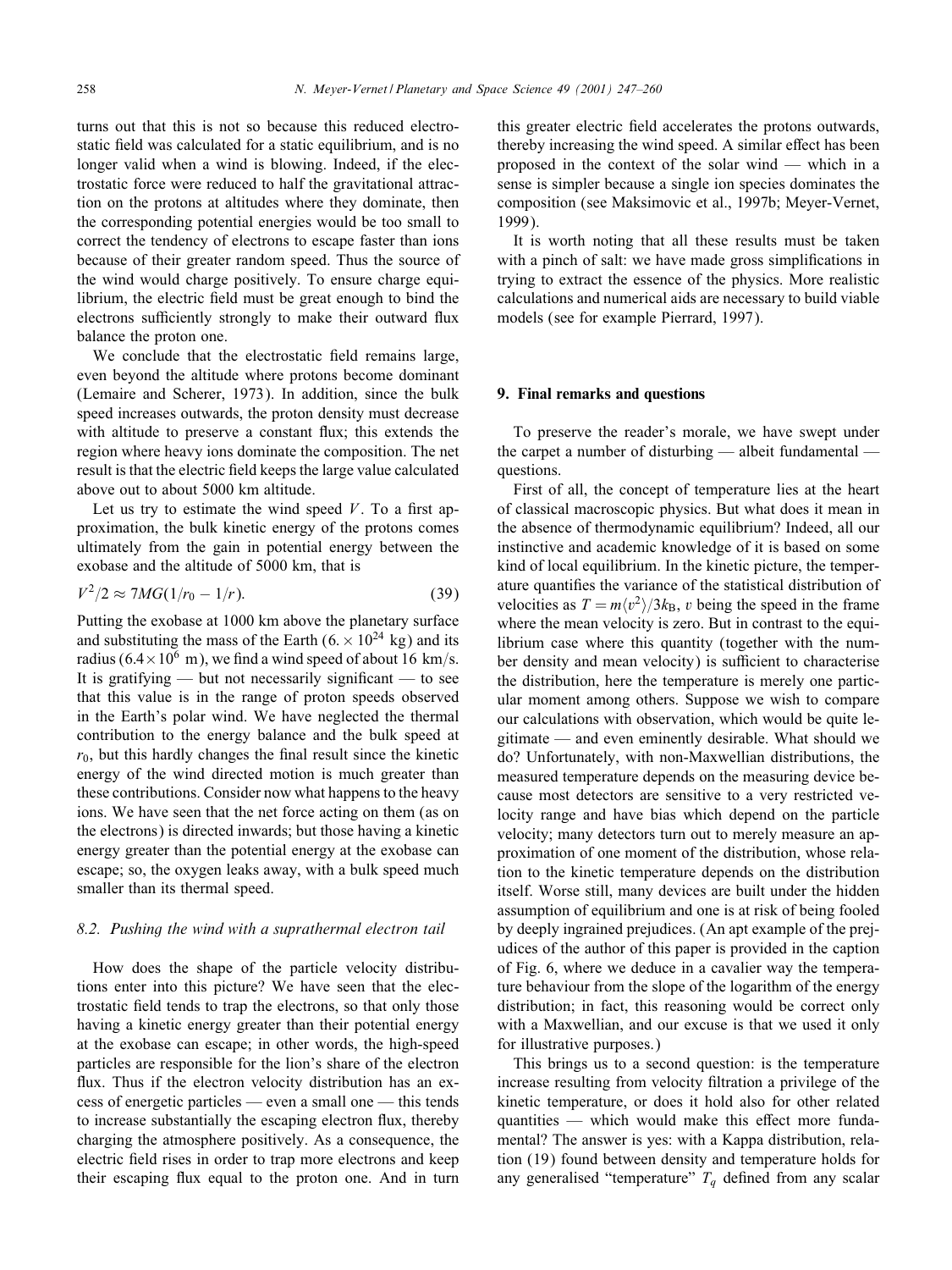moment of the distribution,  $M_q = \int d^3v v^q f(v)$  as

$$
\frac{k_{\rm B}T_q}{m} = \left[\frac{M_q}{nC_q}\right]^{2/q} \tag{40}
$$

where  $C_q$  is defined below, so as to make all  $T_q$  equal to the bona fide temperature if the distribution is Maxwellian (Meyer-Vernet et al., 1995). The moment  $M_0 = n$  is the number density, and  $M_2$  is proportional to the pressure, so that  $T_2$  is the usual kinetic temperature; here the moments are defined in the frame where the mean velocity is zero, and

$$
C_q = (q+1)!!(q \text{ even}),\tag{41}
$$

$$
C_q = (2^{q/2+1}/\sqrt{\pi})[(q+1)/2]!(q \text{ odd})
$$
 (42)

where  $q > -3$ . The larger the index q, the greater the speed of the particles being responsible for that "temperature". In this way, the mean random speed is related to  $T_1$  as  $\langle v \rangle = (8k_BT_1/\pi m)^{1/2}$ , while the mean-square speed is  $\langle v^2 \rangle = 3k_BT_2/m$ ; the Debye length, which depends on the mean-square *inverse* speed, is related to  $T_{-2}$  as  $L_D =$  $(\epsilon_0 k_B T_{-2}/n e^2)^{1/2}$  (see Meyer-Vernet, 1993); this enables one to generalise to arbitrary distributions these canonical formulae normally used for Maxwellians.

It is somewhat reassuring that the temperature increase produced by velocity 6ltration is not a privilege of the kinetic temperature defined from the spread in particle speeds. This means that devices having different bias  $-$  as those measuring the Debye length or the random flux of particles — should find a similar "temperature" increase as an ideal device measuring the bona fide kinetic temperature. In the particular case of Ulysses in the Io plasma torus, the measured electron "temperature" was in fact roughly  $T_{-2}$ .

We have discussed the effects of suprathermal tails in velocity distributions because, as a rule, space plasmas have too much suprathermal particles. But what would happen if some distribution would manage by whatever tortuous means to have less fast particles than a Maxwellian? The reasoning of Fig. 6 would then suggest a temperature decrease with altitude for a bound structure. Could such tricky effects be observed in special cases?

Finally, just as the fluid models of space plasmas can be criticised because the closure schemes are often inadequate due to the rarity of collisions, so the kinetic collisionless picture might be criticised because the medium is not fully collisionless. This brings up one more question. How are the effects discussed in this paper altered when collisions are not fully negligible? A reassuring point is that these effects are based on supra thermal particles, which are minimally affected by collisions — by virtue of the strong increase of the particle free path with energy. But this latter property suggests that the simple picture of all particles being collisionless beyond the same level (the "exobase", defined from the *mean* free path), may be oversimplified (see Brandt and Cassinelli, 1966). More generally, the transition from the

fully collisional feet of the field lines to the virtually collisionless plasma encountered farther out is far from being properly understood. A correct picture should involve some hybrid scheme (see Dorelli and Scudder, 1999) or simulations (Pantellini and Landi, 2000), and this might reserve a number of ingenious surprises.

#### Acknowledgements

I would like to thank J. F. Lemaire for bringing to my attention a number of references. Special thanks are due to F. Meyer who drew the pictures on which Fig. 3 is based.

## **References**

- Alfvén, H., Fälthammar, C.G., 1963. Cosmical Electrodynamics. Clarendon Press, Oxford, U.K.
- Angerami, J.J., Thomas, J.O., 1964. Studies of Planetary Atmospheres 1. The distribution of electrons and ions in the Earth's exosphere. J. Geophys. Res. 69, 4537–4560.
- Bagenal, F., 1994. Empirical model of the Io plasma torus. I. Voyager measurements. J. Geophys. Res. 99, 11,043–11,062.
- Barbosa, D.D., 1993. Thermal structure of ions and electrons in Saturn's inner magnetosphere. J. Geophys. Res. 98, 9335–9343.
- Brandt, J.C., Cassinelli, J.P., 1966. Interplanetary gas XI. An exospheric model of the solar wind. Icarus 5, 47–63.
- Chandrasekhar, S., 1942. Principles of Stellar Dynamics. University of Chicago Press.
- Chiu, Y.T., Schulz, M., 1978. Self-consistent particle and parallel electrostatic 6eld distributions in the magnetospheric-ionospheric auroral region. J. Geophys. Res. 83, 629–642.
- Christon, S.P., et al., 1988. Energy spectra of plasmasheet ions and electrons from 50 eV/e to 1 MeV during plasma temperature transitions. J. Geophys. Res. 93, 2562–2572.
- Collier, M.R., 1993. On generating Kappa-like distribution functions using velocity space Lévy flights. Geophys. Res. Lett. 22, 303-306.
- Cummings, W.D., Dessler, A.J., Hill, T.W., 1980. Latitudinal oscillations of plasma within the Io torus. J. Geophys. Res. 85, 2108–2114.
- Dessler, A.J., Cloutier, P.A., 1969. Discussion of letter by Peter M. Banks and Thomas E. Holzer, "The polar wind". J. Geophys. Res. 74, 3730–3733.
- Dorelli, J.C., Scudder, J.D., 1999. Electron heat flow carried by Kappa distributions in the solar corona. Geophys. Res. Lett. 26, 3537–3540.
- Doyle, A.C., 1927. The Casebook of Sherlock Holmes: the Adventure of Shoscombe Old Place. Penguin Books, London.
- Fort, J., Gonzalez, J.A., Llebot, J.E., Saurina, J., 1999. Information theory and blackbody radiation. Contemp. Phys. 40, 57–70.
- Gledhill, J.A., 1967. Magnetosphere of Jupiter. Nature 214, 155–156.
- Goertz, C.K., 1976. Plasma in the Jovian Magnetosphere. J. Geophys. Res. 81, 2007–2014.
- Hinton, F.L., 1983. Collisional transport in plasma. In: Galeev, A.A., Sulan, R.N. (Eds.), Basic Plasma Physics. North-Holland, Amsterdam, pp. 147–197.
- Huang, T.S., Birmingham, T.J., 1992. The polarisation electric field and its effect in an anisotropic rotating plasma. J. Geophys. Res. 97, 1511–1519.
- Jeans, J.H., 1954. The Dynamical Theory of Gases. Dover, New York.
- Lemaire, J., 1974. The 'Roche-limit' of ionospheric plasma and the formation of the plasmapause. Planet. Space Sci. 22, 757–766.
- Lemaire, J., 1976. Rotating ion-exospheres. Planet. Space Sci. 24, 975–985.
- Lemaire, J.F., 1999. Hydrostatic equilibrium and convective stability in the plasmasphere. JASTP 61, 867–878.